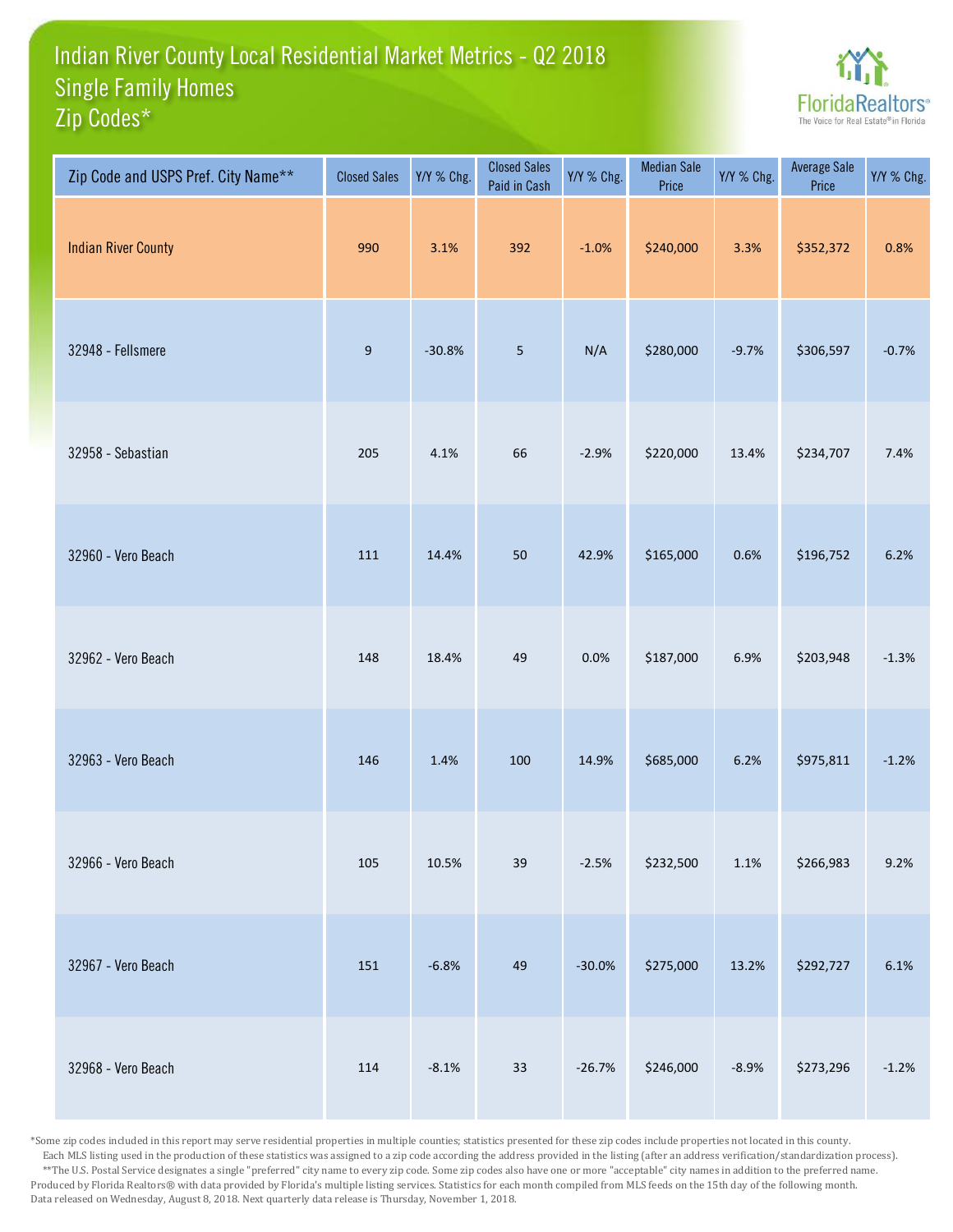## Indian River County Local Residential Market Metrics - Q2 2018 Zip Codes\* Single Family Homes



| Zip Code and USPS Pref. City Name** | <b>Dollar Volume</b> | Y/Y % Chg. | Pct. of Orig. List<br><b>Price Received</b> | Y/Y % Chg. | <b>Median Time to</b><br>Contract | Y/Y % Chg. | <b>New Listings</b> | Y/Y % Chg. |
|-------------------------------------|----------------------|------------|---------------------------------------------|------------|-----------------------------------|------------|---------------------|------------|
| <b>Indian River County</b>          | \$348.8 Million      | 3.9%       | 95.7%                                       | 0.8%       | 46 Days                           | $-8.0%$    | 1,119               | 5.6%       |
| 32948 - Fellsmere                   | \$2.8 Million        | $-31.3%$   | 91.0%                                       | $-2.5%$    | 76 Days                           | $-16.5%$   | 17                  | 0.0%       |
| 32958 - Sebastian                   | \$48.1 Million       | 11.7%      | 96.3%                                       | 0.2%       | 44 Days                           | 18.9%      | 265                 | 27.4%      |
| 32960 - Vero Beach                  | \$21.8 Million       | 21.5%      | 95.2%                                       | 1.6%       | 39 Days                           | 25.8%      | 99                  | 5.3%       |
| 32962 - Vero Beach                  | \$30.2 Million       | 16.9%      | 96.9%                                       | 1.8%       | 26 Days                           | $-13.3%$   | 183                 | 10.2%      |
| 32963 - Vero Beach                  | \$142.5 Million      | 0.2%       | 93.3%                                       | 1.3%       | 107 Days                          | $-18.9%$   | 129                 | 6.6%       |
| 32966 - Vero Beach                  | \$28.0 Million       | 20.7%      | 96.2%                                       | $1.5\%$    | 39 Days                           | $-27.8%$   | 105                 | $-17.3%$   |
| 32967 - Vero Beach                  | \$44.2 Million       | $-1.1%$    | 94.5%                                       | $-1.4%$    | 60 Days                           | 30.4%      | 163                 | $-7.9%$    |
| 32968 - Vero Beach                  | \$31.2 Million       | $-9.2%$    | 96.2%                                       | 0.6%       | 39 Days                           | $-39.1%$   | 157                 | 6.8%       |

\*Some zip codes included in this report may serve residential properties in multiple counties; statistics presented for these zip codes include properties not located in this county. Each MLS listing used in the production of these statistics was assigned to a zip code according the address provided in the listing (after an address verification/standardization process). \*\*The U.S. Postal Service designates a single "preferred" city name to every zip code. Some zip codes also have one or more "acceptable" city names in addition to the preferred name. Produced by Florida Realtors® with data provided by Florida's multiple listing services. Statistics for each month compiled from MLS feeds on the 15th day of the following month. Data released on Wednesday, August 8, 2018. Next quarterly data release is Thursday, November 1, 2018.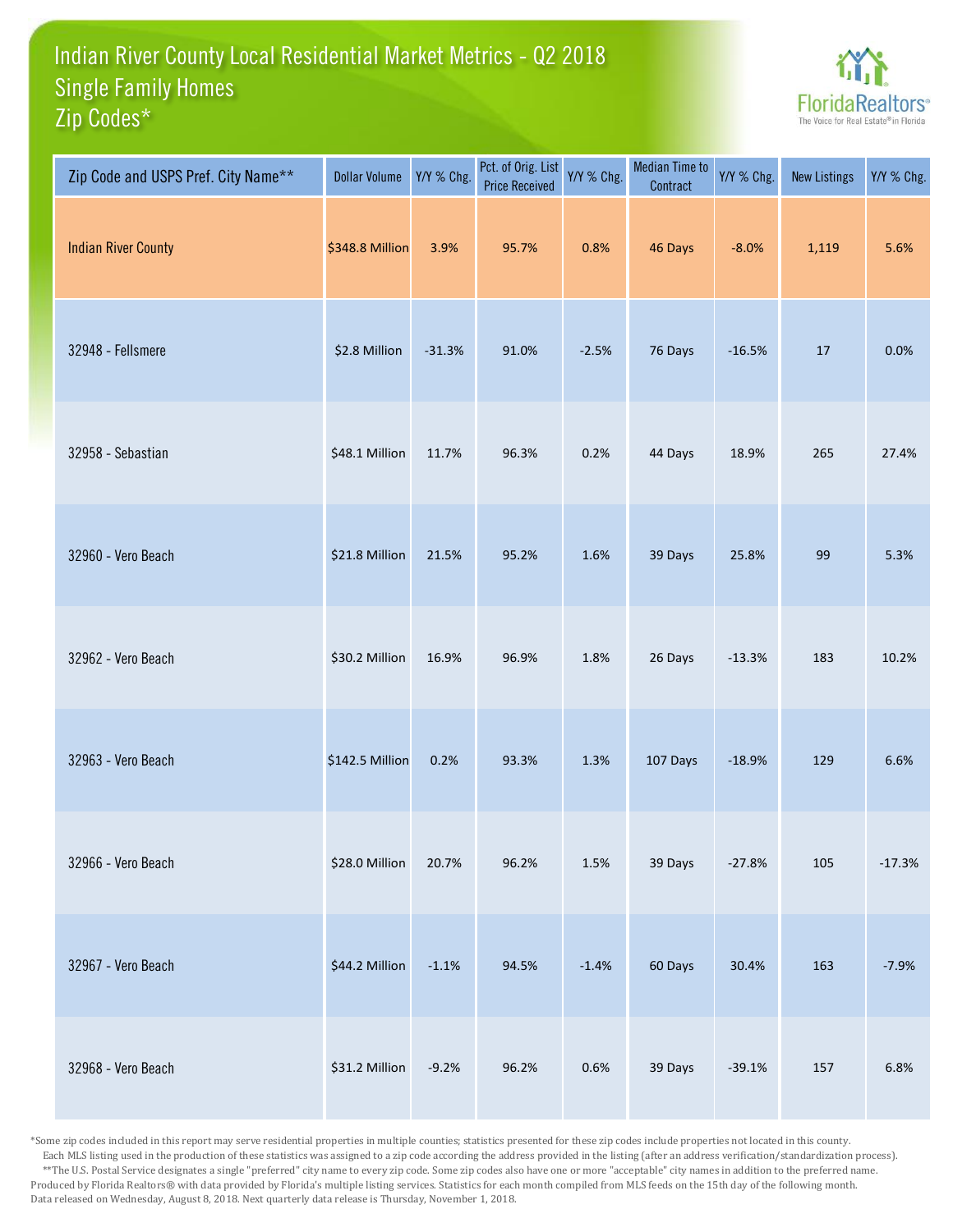## Indian River County Local Residential Market Metrics - Q2 2018 Zip Codes\* Single Family Homes



| Zip Code and USPS Pref. City Name** | <b>New Pending</b><br><b>Sales</b> | Y/Y % Chg. | Pending<br>Inventory |          | Y/Y % Chg. Active Inventory Y/Y % Chg. |         | <b>Months Supply</b><br>of Inventory | Y/Y % Chg. |
|-------------------------------------|------------------------------------|------------|----------------------|----------|----------------------------------------|---------|--------------------------------------|------------|
| <b>Indian River County</b>          | 1,025                              | 4.5%       | 458                  | $-7.5%$  | 1,306                                  | 5.6%    | 4.9                                  | 0.0%       |
| 32948 - Fellsmere                   | 13                                 | $-27.8%$   | $\boldsymbol{9}$     | 28.6%    | 14                                     | 7.7%    | $6.0\,$                              | 66.7%      |
| 32958 - Sebastian                   | 236                                | 11.3%      | 91                   | $-14.2%$ | 207                                    | 29.4%   | 3.8                                  | 31.0%      |
| 32960 - Vero Beach                  | 100                                | $-1.0%$    | 38                   | $-5.0%$  | 83                                     | $-2.4%$ | 2.9                                  | $-3.3%$    |
| 32962 - Vero Beach                  | 169                                | 39.7%      | 68                   | 23.6%    | 141                                    | 13.7%   | $3.4$                                | $-5.6%$    |
| 32963 - Vero Beach                  | 123                                | $-0.8%$    | 66                   | $-16.5%$ | 381                                    | 2.1%    | $11.1\,$                             | $-3.5%$    |
| 32966 - Vero Beach                  | 101                                | $-17.2%$   | 53                   | $-1.9%$  | 113                                    | $-0.9%$ | $4.2\,$                              | 5.0%       |
| 32967 - Vero Beach                  | 163                                | 10.1%      | $76\,$               | $-5.0%$  | 223                                    | 2.3%    | 5.4                                  | 1.9%       |
| 32968 - Vero Beach                  | 120                                | $-9.1%$    | 58                   | $-21.6%$ | 144                                    | $-4.0%$ | $4.3$                                | $-15.7%$   |

\*Some zip codes included in this report may serve residential properties in multiple counties; statistics presented for these zip codes include properties not located in this county. Each MLS listing used in the production of these statistics was assigned to a zip code according the address provided in the listing (after an address verification/standardization process). \*\*The U.S. Postal Service designates a single "preferred" city name to every zip code. Some zip codes also have one or more "acceptable" city names in addition to the preferred name. Produced by Florida Realtors® with data provided by Florida's multiple listing services. Statistics for each month compiled from MLS feeds on the 15th day of the following month. Data released on Wednesday, August 8, 2018. Next quarterly data release is Thursday, November 1, 2018.